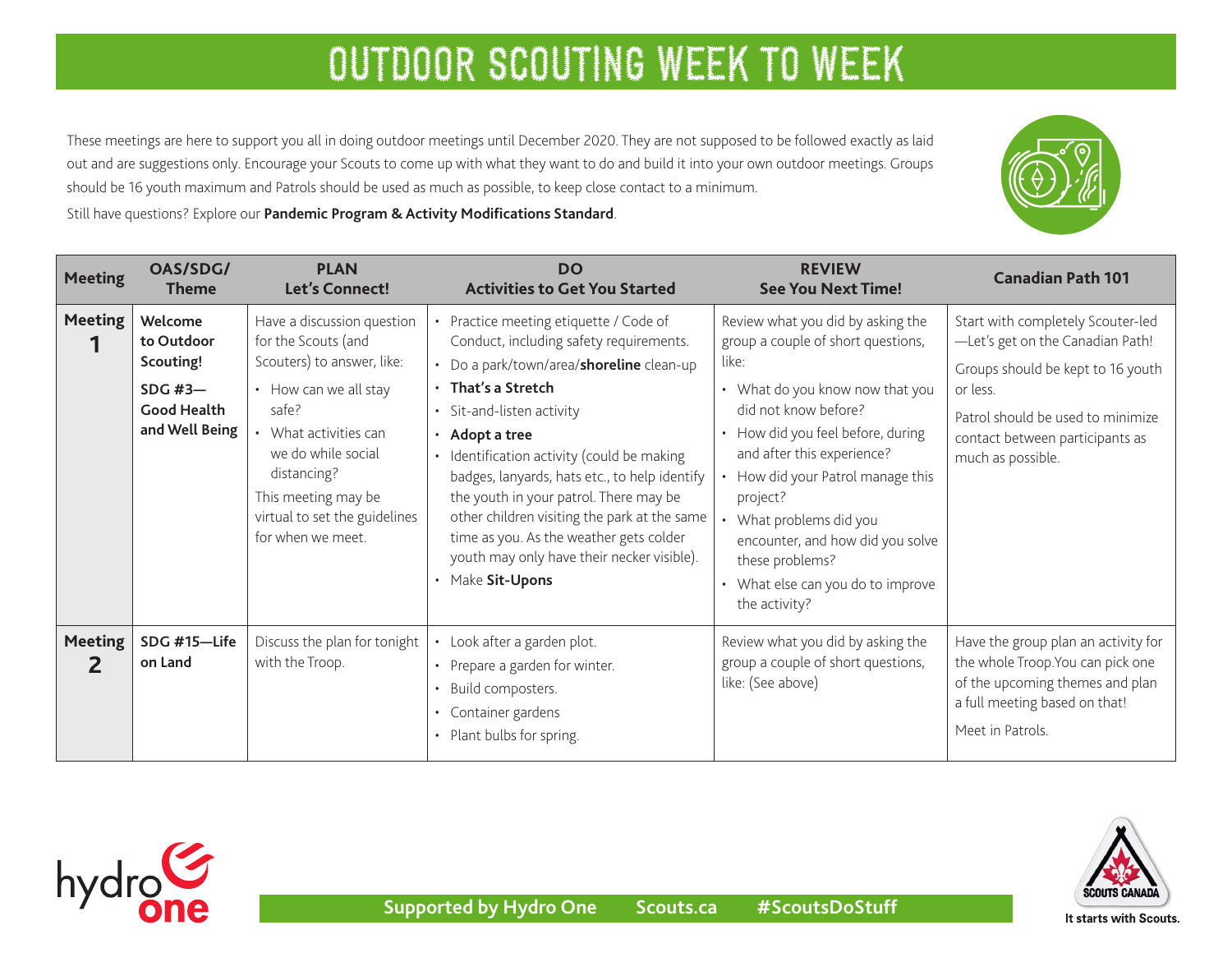| <b>Meeting</b>                            | OAS/SDG/<br><b>Theme</b>            | <b>PLAN</b><br><b>Let's Connect!</b>                                                                                                     | <b>DO</b><br><b>Activities to Get You Started</b>                                                                                                                                                                                    | <b>REVIEW</b><br><b>See You Next Time!</b>                                                   | <b>Canadian Path 101</b>                                                                                                                                                                                                          |
|-------------------------------------------|-------------------------------------|------------------------------------------------------------------------------------------------------------------------------------------|--------------------------------------------------------------------------------------------------------------------------------------------------------------------------------------------------------------------------------------|----------------------------------------------------------------------------------------------|-----------------------------------------------------------------------------------------------------------------------------------------------------------------------------------------------------------------------------------|
| <b>Meeting</b><br>3                       | SDG #15-Life<br>on Land             | Discuss the plan for tonight<br>-break into Patrols.                                                                                     | <b>Be Bird Safe</b><br><b>Bird of a Feather</b><br><b>Helping Habitats</b><br>$\bullet$<br>Build bird boxes or <b>bat</b><br>boxes.<br><b>Citizen Scientist</b>                                                                      | Review what you did by asking the<br>group a couple of short questions,<br>like: (See above) | Scouter-led meeting, but with a<br>Patrol Leader Council afterwards to<br>plan upcoming meetings.<br>Meet in Patrols.                                                                                                             |
| <b>Meeting</b><br>$\overline{\mathbf{4}}$ | Emergency<br><b>Skills</b>          | Discuss the plan for tonight<br>-Patrol Leaders and<br>Assistant Patrol Leaders<br>lead the discussions.                                 | Run emergency scenarios.<br>• Do a first aid course.<br>• Practice using flares, horns and other<br>signaling devices.<br>• Light and maintain a barbeque.<br>• Game (Youth Choice).                                                 | Review what you did by asking the<br>group a couple of short questions,<br>like: (See above) | Have the group plan an activity for<br>the whole Section. You can pick one<br>of the upcoming themes and plan a<br>full meeting based on that!<br>Meet in Patrols.                                                                |
| <b>Meeting</b><br>5                       | <b>Vertical Skills</b><br>(Level 2) | Discuss the plan for<br>tonight. Have a Patrol<br>Leader Council take into<br>account all the information<br>gathered in previous weeks. | • Learn to tie water (tape), double<br>fisherman's, Prussic, clove hitch and<br>bowline.<br>• Practice belaying.<br>• Practice coiling a climbing rope.<br>• Practice safety checks.<br>Remember to bring flashlights or head lamps. | Review what you did by asking the<br>group a couple of short questions,<br>like: (See above) | <b>Plan-Do-Review</b><br>Plan: what materials are needed<br>for your adventure.<br>Do your adventure and then<br>Review what you have done.<br>How can you apply this concept<br>to the meetings that your Patrol is<br>planning? |
| <b>Meeting</b><br>6                       | SDG #14-Life<br><b>Below Water</b>  | Discuss the plan for tonight<br>-Patrol Leaders and<br>Assistant Patrol Leaders<br>lead the discussions.                                 | <b>Iceberg Experiment</b><br>• Water Filter<br>• Try ice fishing /fishing.<br>• Game (Youth Choice)                                                                                                                                  | Review what you did by asking the<br>group a couple of short questions,<br>like: (see above) | Facilitated Programming-let's get<br>on the Canadian Path!                                                                                                                                                                        |

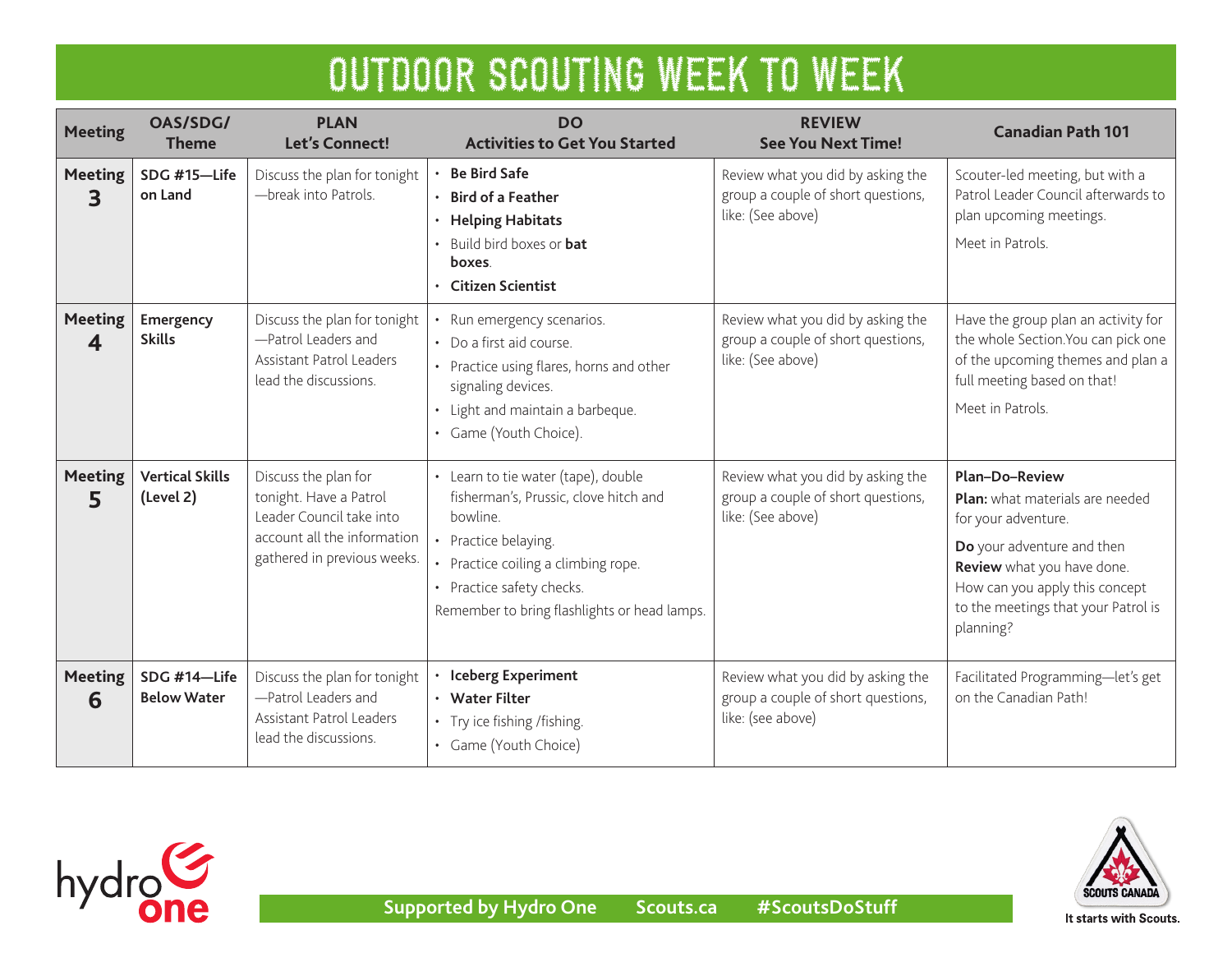| <b>Meeting</b>       | OAS/SDG/<br><b>Theme</b> | <b>PLAN</b><br><b>Let's Connect!</b>                                                                                                    | <b>DO</b><br><b>Activities to Get You Started</b>                                                                                                                                         | <b>REVIEW</b><br><b>See You Next Time!</b>                                                   | <b>Canadian Path 101</b>                                                                                                                                                                                                        |
|----------------------|--------------------------|-----------------------------------------------------------------------------------------------------------------------------------------|-------------------------------------------------------------------------------------------------------------------------------------------------------------------------------------------|----------------------------------------------------------------------------------------------|---------------------------------------------------------------------------------------------------------------------------------------------------------------------------------------------------------------------------------|
| <b>Meeting</b><br>7  | <b>Scout Craft</b>       | Discuss the plan for tonight<br>-Patrol Leaders and<br>Assistant Patrol Leaders<br>lead the discussions.                                | Learn to tie a figure eight, bowline,<br>trucker's hitch and sheet bend, and whip<br>the end of a rope.<br>Build a Scout Craft Project.<br>$\bullet$<br>Game (Youth Choice).<br>$\bullet$ | Review what you did by asking the<br>group a couple of short questions,<br>like: (see above) | Facilitated Programming with a<br>Patrol Leader's Council afterwards<br>to plan upcoming meetings, and<br>break into Patrols with youth input<br>on the program going forward.                                                  |
| <b>Meeting</b><br>8  | <b>Scout Craft</b>       | Discuss the plan for<br>tonight. Have a Patrol<br>Leader Council take into<br>account all the information<br>gathers in previous weeks. | Practice building shelters.<br>Cooking<br>$\bullet$<br><b>Camp Master Chef</b><br>Build sleeping shelters out of different<br>materials.<br>Game (Youth Choice).                          | Review what you did by asking the<br>group a couple of short questions,<br>like: (See above) | Have the group plan an activity for<br>the whole Section. You can pick one<br>of the upcoming themes and plan a<br>full meeting based on that!                                                                                  |
| <b>Meeting</b><br>9  | <b>Winter Skills</b>     | Discuss the plan for tonight<br>-Patrol Leaders and<br><b>Assistant Patrol Leaders</b><br>lead the discussions.                         | Night T-Rex games.<br><b>Map and Compass Work</b><br><b>Keep Warm on Everest</b>                                                                                                          | Review what you did by asking the<br>group a couple of short questions,<br>like: (See above) | Use Plan, Do, and Review<br>Plan what materials are needed for<br>your adventure.<br>Do your adventure and then Review<br>what you have done. How can you<br>apply this concept to the meeting<br>that your Patrol is planning? |
| <b>Meeting</b><br>10 | <b>Winter Skills</b>     | Discuss the plan for tonight<br>-Patrol Leaders and<br><b>Assistant Patrol Leaders</b><br>lead the discussions.                         | Try some Sky Gazing.<br>• Pitch Camp Race<br>• Game (Youth Choice).                                                                                                                       | Review what you did by asking the<br>group a couple of short questions,<br>like: (See above) | Facilitated Programming with a<br>Patrol Leader's Council afterwards<br>to plan upcoming meetings, and<br>break into Patrols with youth input<br>on the program going forward.                                                  |
| <b>Meeting</b><br>11 | <b>Winter Skills</b>     | Discuss the plan for tonight<br>-Patrol Leaders and<br>Assistant Patrol Leaders<br>lead the discussions.                                | Go for a hike.<br>• Try urban hikes.                                                                                                                                                      | Review what you did by asking the<br>group a couple of short questions,<br>like: (See above) | Have the group plan an activity for<br>the whole Section. You can pick one<br>of the upcoming themes and plan a<br>full meeting based on that!                                                                                  |



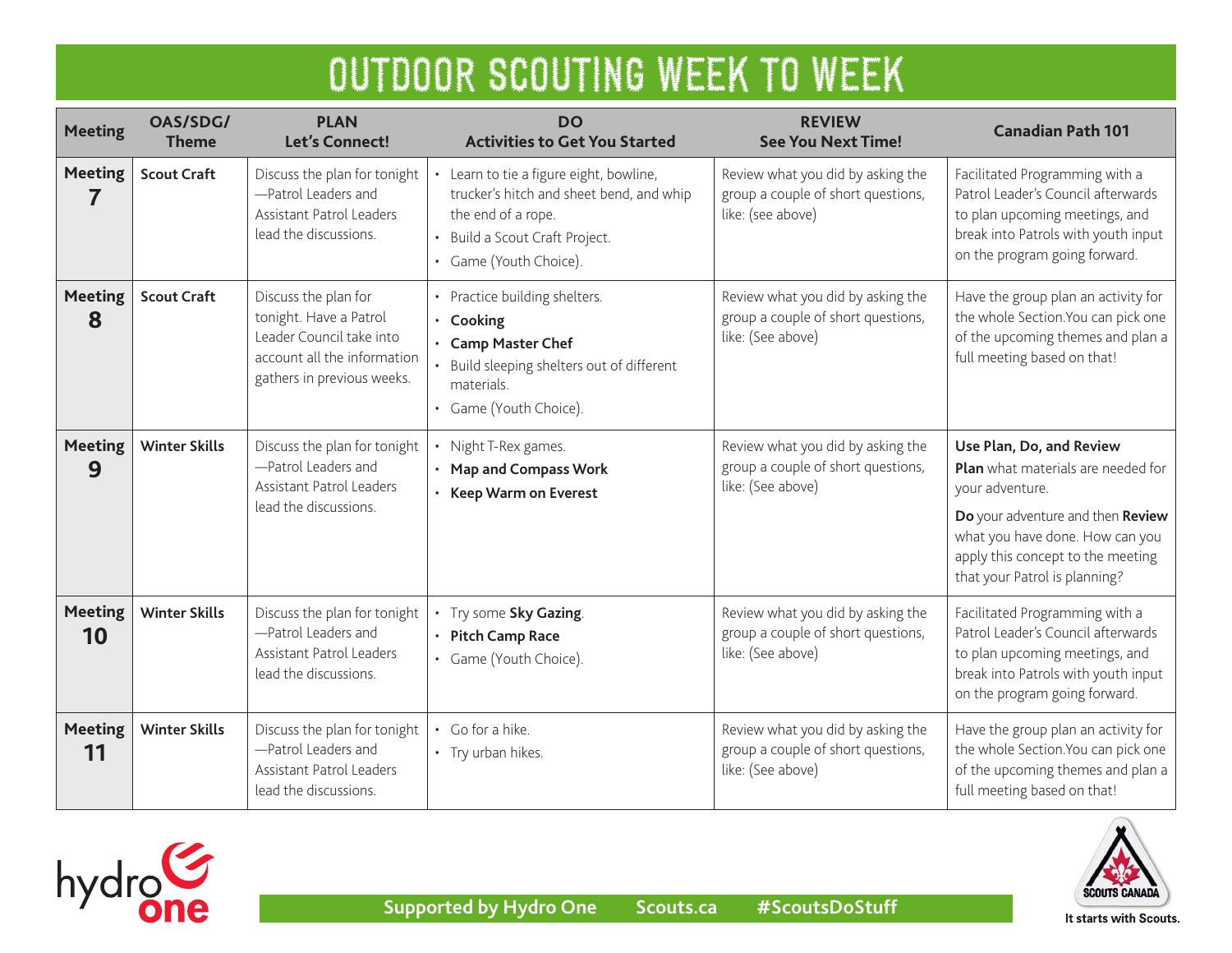| <b>Meeting</b>                      | OAS/SDG/<br><b>Theme</b> | <b>PLAN</b><br><b>Let's Connect!</b>                                                                                                     | <b>DO</b><br><b>Activities to Get You Started</b>                                                                 | <b>REVIEW</b><br><b>See You Next Time!</b>                                                   | <b>Canadian Path 101</b>                                                                                                                                                                                                                   |
|-------------------------------------|--------------------------|------------------------------------------------------------------------------------------------------------------------------------------|-------------------------------------------------------------------------------------------------------------------|----------------------------------------------------------------------------------------------|--------------------------------------------------------------------------------------------------------------------------------------------------------------------------------------------------------------------------------------------|
| <b>Meeting</b><br>$12 \overline{ }$ | <b>Winter Skills</b>     | Discuss the plan for tonight<br>-Patrol Leaders and<br>Assistant Patrol Leaders<br>lead the discussions.                                 | Build a <b>Quinzhee</b> /igloo (see below).<br>• Adapt a winter game for another season.<br>• Game (Youth Choice) | Review what you did by asking the<br>group a couple of short questions,<br>like: (See above) | <b>Plan-Do-Review</b><br>Use Plan, Do, and Review to plan<br>what you are going to build as a<br>Pack.<br>Do your adventure and then<br>Review what you have done.<br>How can you apply this concept<br>to the meeting that your Patrol is |
| <b>Meeting</b><br>13                | <b>Winter Skills</b>     | Discuss the plan for<br>tonight-Have a Patrol<br>Leader Council taking into<br>account all the information<br>gathers in previous weeks. | • Go Sledding or tobogganing (remember to<br>keep head safety in mind).<br>• Go geocaching.                       | Review what you did by asking the<br>group a couple of short questions,<br>like: (See above) | planning?<br>Facilitated Programming with a<br>Patrol Leader's Council afterwards<br>to plan upcoming meetings, and<br>break into Patrols with youth input<br>on the program going forward.                                                |
| <b>Meeting</b><br>14                | <b>Winter Skills</b>     | Discuss the plan for tonight<br>-Patrol Leaders and<br>Assistant Patrol Leaders<br>lead the discussions.                                 | Go skating. (Remember to be head safe).<br><b>Paper Plane Challenge</b>                                           | Review what you did by asking the<br>group a couple of short questions,<br>like: (See above) | Facilitated Programming-let's get<br>on the Canadian Path!                                                                                                                                                                                 |
| <b>Meeting</b><br>15                | <b>Party Games</b>       | Discuss the plan for tonight<br>-Patrol Leaders and<br>Assistant Patrol Leaders<br>lead the discussions.                                 | Have a party night (incorporate the<br>youth's favourite games and activities).                                   | Review what you did by asking the<br>group a couple of short questions,<br>like: (See above) | Facilitated Programming with a<br>Patrol Leader's Council afterwards<br>to plan upcoming meetings, and<br>break into Patrol with youth input<br>on the program going forward.                                                              |



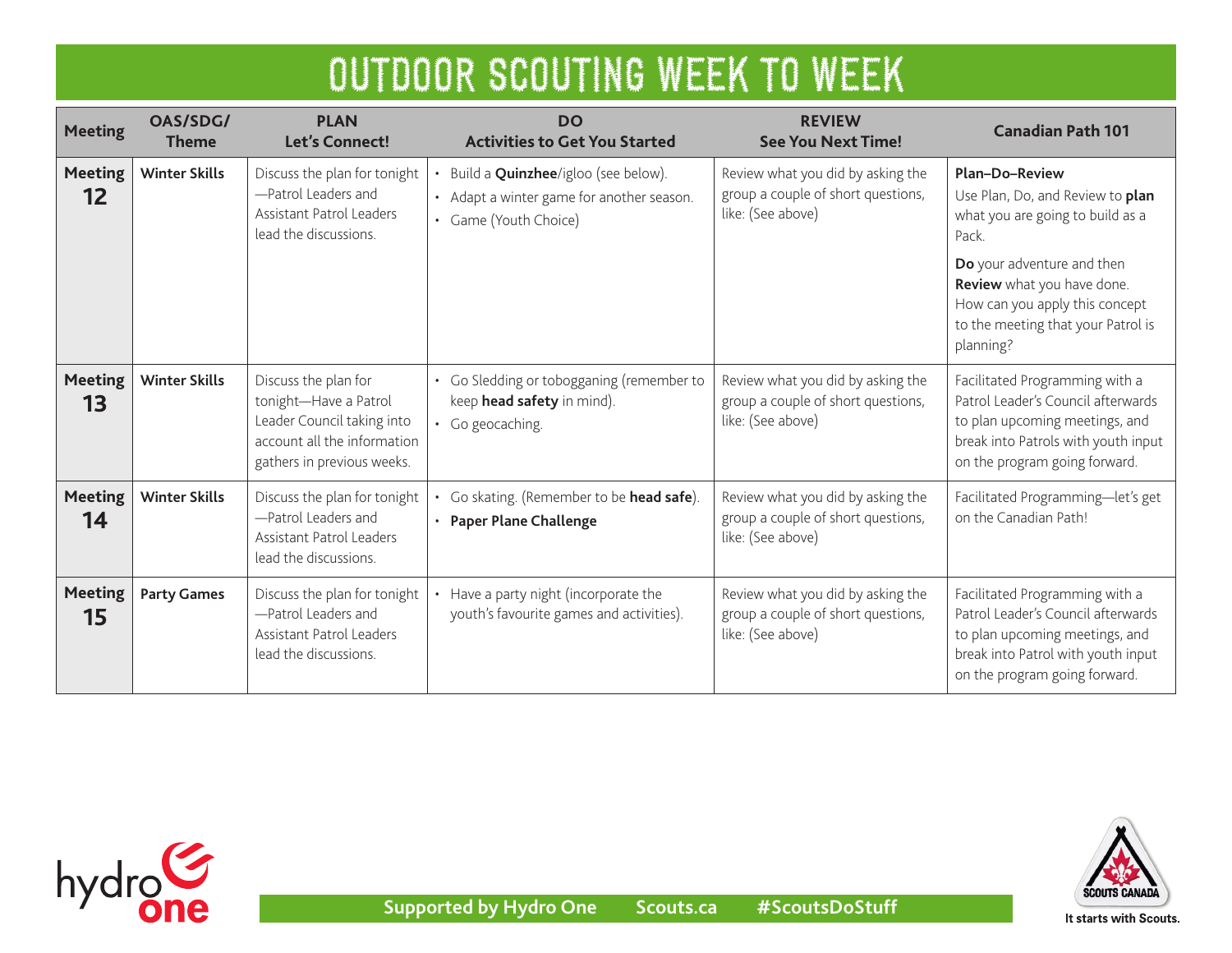All Sections should meet either outdoor or virtually. Currently, indoor meetings are not part of **[Scouts](https://www.scouts.ca/resources/bpp/policies/pandemic-program-modification-standards.html)  [Canada's Pandemic Program](https://www.scouts.ca/resources/bpp/policies/pandemic-program-modification-standards.html)  [& Activity Modifications](https://www.scouts.ca/resources/bpp/policies/pandemic-program-modification-standards.html)  [Standard](https://www.scouts.ca/resources/bpp/policies/pandemic-program-modification-standards.html)**.



Everyone should bring a snack; you will expend more energy keeping warm as the weather cools. For safety, remember to not share food.

# THINGS TO CONSIDER WHILE DOING OUTDOOR MEETINGS



Flashlight/glow stick should be used for evening activities.

l





Youth will not be able to stay at the meetings if they are sick or are not dressed for the weather (be aware that lowincome families may not have everything their child needs).



Make sure all youth have been to the bathroom before coming to the meeting. Toilet facilities may not be available and Scouters cannot take children to the bathroom.

This guide is prescriptive at the beginning but moves to youth-led as you go. Use youth input as much as possible.

too cold.



If it is impossible to do the meeting outdoors, take the meeting online. Many of the activities listed can be done both outdoors and virtually. The youth can participate with their own family; e.g., have a sleepover at home (check in online at certain points throughout the day and do activities with the Scouters).



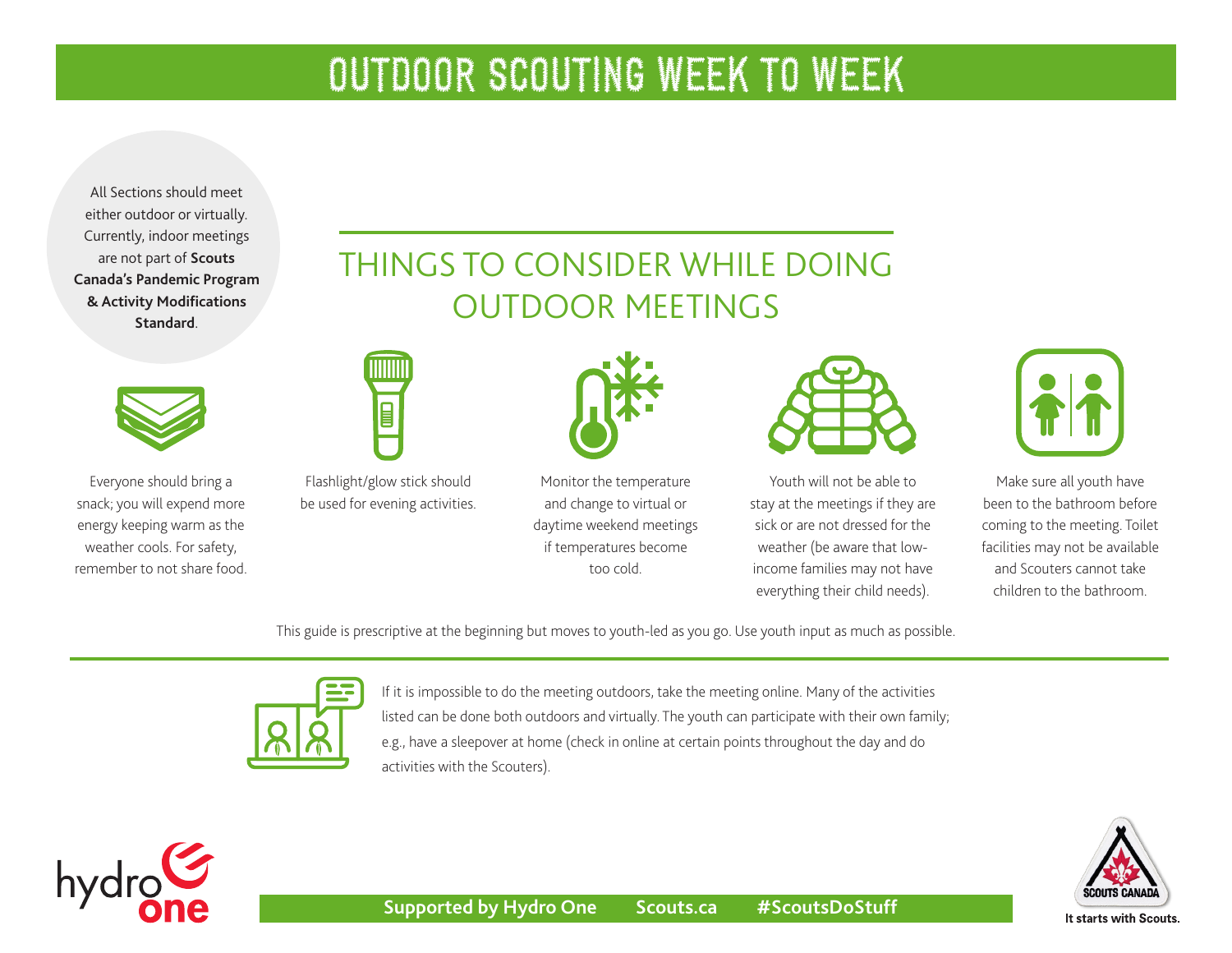## **Meeting with Patrol Council**

After your regular meeting, you should consider running a short meeting with your Patrol Council. Your Patrol Leaders are selected by the Troop and are typically third- or fourthyear Scouts (grade 8 or 9). If you only have one or two Patrols, you could consider inviting a couple of responsible younger youth to the meeting.

During the meeting, you can discuss forming Patrols if your Troop does not already have them, or how they can be used during Outdoor meetings if your Troop already uses the Patrol system. This might also be a good time to have the youth select a Troop Leader from among the youth, if you do not already have one.

- Patrols are small teams of six to eight Scouts of mixed ages and experience levels. Each Patrol should have one or two Patrol Leaders/Assistant Patrol Leaders who will act as leaders for the Patrol.
- Patrols are a great way to have smaller meetings or adventures, and to allow all Scouts to take a turn speaking and taking a leading role during adventures.

This meeting is also a good time to talk to the Patrols about upcoming meetings—what activities would they like to do? How would they like the meetings to run (in Patrols, as a Troop, etc.)?

Have the Patrols plan some discussion questions for next week's meeting. If possible, meet in Patrols the following week and have the Patrol take a leading role in running discussions and activities. Plan for the following week by having the Patrol help select a skill to teach or learn at the next meeting. Each Patrol can learn its own skill, or

everyone can learn the same skill. Work with the Patrols to brainstorm a list of supplies each person will need so that you can ask the Scouts (and parents) to gather the supplies ahead of your next meeting.

### **Using Patrols**

Patrols are a great way to get the Scouts engaged in programming; some Scouts may not be comfortable sharing their voice in a larger group but may be more comfortable sharing in a smaller group, like a Patrol.

Patrols allow for different voices to be heard, and for more Scouts to take on leadership roles. Patrols encourage sharing and teamwork and are a key part of Section programming.

Even if you meet as a Troop, meeting in Patrols at the beginning of a Troop meeting (this is easier during in person meetings), is a great way to start the night. Scouts can use their Patrol to take attendance, gather dues, and get ready for that week's meeting. During outdoor Scouting, they can be a great way to break into smaller groups for activities, as well as to gather feedback.

### **Plan, Do, Review**

Plan, Do, Review is a fundamental part of the Canadian Path. It helps to ensure that youth are getting the most out of every adventure. Having youth be part of the planning process for adventures helps them to engage with the adventure and helps to ensure that the adventure is something that they are passionate and excited about. Reviewing after adventures helps to keep youth engaged with their adventure and helps to direct future adventures. Plan, Do, Review doesn't have to be a long or boring process. Getting youth engaged by asking questions is an easy way to start the process—what would they like to do? What supplies will they need? Reviewing can also be a fun game, whether you throw a ball with questions on it, ask youth to draw out their answers, or have youth act out their favourite and least favourite parts of an adventure.

As part of your Outdoor meetings, you have already been doing elements of Plan, Do, Review, but giving them names (e.g., "It's time to make our plan for tonight—what will we be doing?" "Let's review tonight's meeting.") helps to reinforce the different steps and helps youth to be conscious about each stage.

### **SAGA Adventures**

Saga Adventures build on a theme from one week to the next, building skills as the youth go.

For example:

#### **Pirates**

Treasure map reading  $\rightarrow$  scavenger treasure hunt  $\rightarrow$  knot tying  $\rightarrow$  a scout craft flagpole  $\rightarrow$  build your own pirate ship  $\rightarrow$  race your pirate ship

#### **Ancient Times**

Making your toga  $\rightarrow$  knot tying  $\rightarrow$  lashing skills  $\rightarrow$  build a chariot  $\rightarrow$  chariot racing

You can also use this for lots of different themes. Your only limit is your imagination!

Look at those big adventures and work backwards to ensure that the youth builds the skills needed to accomplish the adventure at the end.



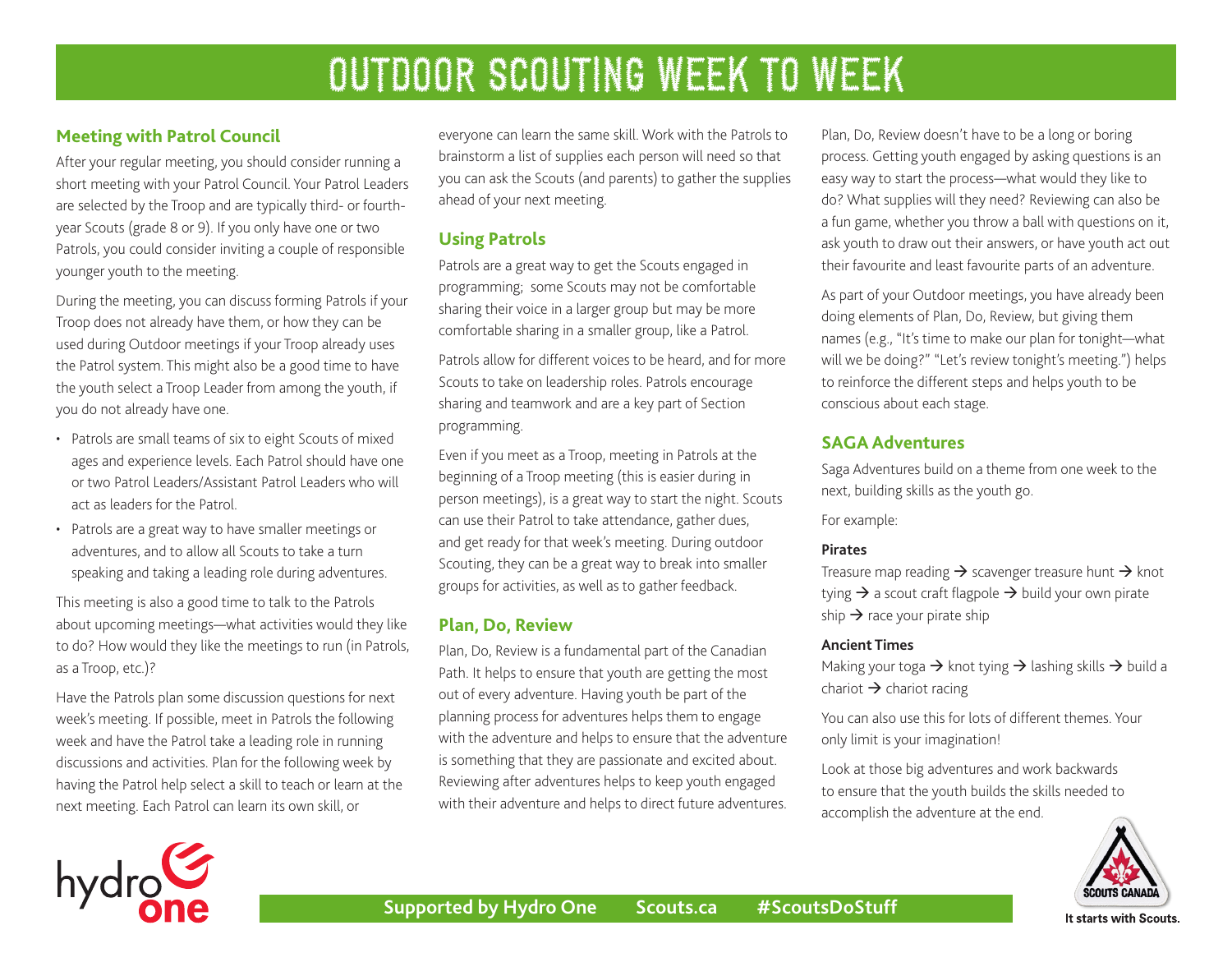# SOME SUGGESTED ACTIVITIES YOU MAY WANT TO DO

### **Some suggested OAS/SDG/Themes you may want to use**

• Christmas Party

- SDG #3-Good Health Halloween
- and Well Being
- SDG #15—Life on Land Thanksgiving
- SDG #14-I ife Below **Water**
- Emergency Skills OAS
- Vertical Skills OAS
- Scout Craft OAS

### **Some Suggested Gathering Games**

• **[Graveyard](http://greatcampgames.ca/active-games/graveyard/)** • **[Ducks in Pond](http://greatcampgames.ca/active-games/ducks-in-pond/)** • **[All My Neighbours](https://www.asphaltgreen.org/blog/rep-game-of-the-month-all-my-neighbors)**

- **[Extreme Four](http://greatcampgames.ca/wall-to-wall-games/extreme-4-corners/) [Corners](http://greatcampgames.ca/wall-to-wall-games/extreme-4-corners/)**
- **[Compass](http://greatcampgames.ca/wall-to-wall-games/compass/)**
- **[Red Light, Green](http://greatcampgames.ca/active-games/red-light-green-light/)  [Light](http://greatcampgames.ca/active-games/red-light-green-light/)**
- **[Scream-a-Thon](http://greatcampgames.ca/active-games/scream-thon/)**
- **[Circle Pass](http://greatcampgames.ca/active-games/circle-pass/)**

## **Some Suggested Active Games**

- **[Body, Eyes, Mouth](http://greatcampgames.ca/active-games/body-eyes-mouth/)**
- **[Ducks and Cows](http://greatcampgames.ca/silly-games/ducks-cows/)**
- **[Ghosts](http://greatcampgames.ca/silly-games/ghosts/)**
- **[Copycat](http://greatcampgames.ca/silly-games/copy-cat/)**
- **[Mission Impossible](http://greatcampgames.ca/special-games/mission-impossible/)**
- **[Paper Plane Contest](http://greatcampgames.ca/craft-games/paper-airplane-contest/)**
- **[Giant Hopscotch](http://greatcampgames.ca/craft-games/giant-hopscotch/)**
- **[Giant Board Game](http://greatcampgames.ca/special-games/giant-board-game/)**

### **Some Suggested Quiet Games**

- **[Owl Club](http://greatcampgames.ca/tricky-games/owl-club/)**
- 
- **[Sausage](http://greatcampgames.ca/silly-games/sausage/)**
- 
- Mafia/Werewolf
- 
- 
- **[Storytellers](https://asphaltgreen.org/blog/rep-game-storytellers/)**
- **Related Resources**
- **[Online meeting safety tip](https://scoutsca.s3.amazonaws.com/2020/04/virtual-scouting-safety.pdf)**
- **[Guide to Personal Achievement Badges](https://scoutsca.s3.amazonaws.com/2019/02/s-pab-guide.pdf)**
- **[Personal Achievement Badge template](https://scoutsca.s3.amazonaws.com/2019/02/s-pab-template.pdf)**
- **[A Guide to PABs for Parents](https://scoutsca.s3.amazonaws.com/2019/02/guide-to-pab-for-parents.pdf)**
- **[Guide for badge mentors](https://scoutsca.s3.amazonaws.com/2019/01/st-pdr-guide-for-badge-mentors-pab.pdf)**
- **[How do I Support PABs?](https://scoutsca.s3.amazonaws.com/2019/01/st28-pdr-how-do-i-support-pa-badges.pdf)**
- **[Outdoor Adventure Skills](https://www.scouts.ca/programs/canadian-path/about/outdoor-adventure-skills.html)**
- **[Woggle resources](https://www.scouts.ca/news-and-events/newsletter-archives.html)**
- **[Scouting at Home resourc](https://www.scouts.ca/programs/scouting-at-home/overview.html)es**
- **[Youth Leadership Training](https://www.scouts.ca/programs/scouting-at-home/overview.html)**



hydro

# **Supported by Hydro One Scouts.ca #ScoutsDoStuff**

• **[Show Me Your Moves](https://asphaltgreen.org/blog/rep-game-show-me-your-moves)** • **[Name and Motion](https://asphaltgreen.org/blog/rep-game-name-and-motion/)**

• **[Good Health and](https://asphaltgreen.org/blog/rep-game-fitness-relay) [Wellbeing Relay](https://asphaltgreen.org/blog/rep-game-fitness-relay)**

- Scavenger Hunts
- **[Name and Motion](https://asphaltgreen.org/blog/rep-game-name-and-motion/)**
- Foot Golf
- - Count Up
	- **[Two Truths and a Lie](http://greatcampgames.ca/circle-games/two-truths-lie/) [High, Low, Yo](https://asphaltgreen.org/blog/rep-game-ah-so-co)**
		-
	- **[Pterodactyl](http://greatcampgames.ca/silly-games/pterodactyl/)**
	- **[Whoosh](https://asphaltgreen.org/blog/rep-game-whoosh/)**
	- Never Tell a Secret
	- Charades
	- Wax Museum
	-
- 
- Squirt
- **[Alien, Tiger, Cow](https://asphaltgreen.org/blog/rep-game-alien-tiger-cow/)**
- 
- -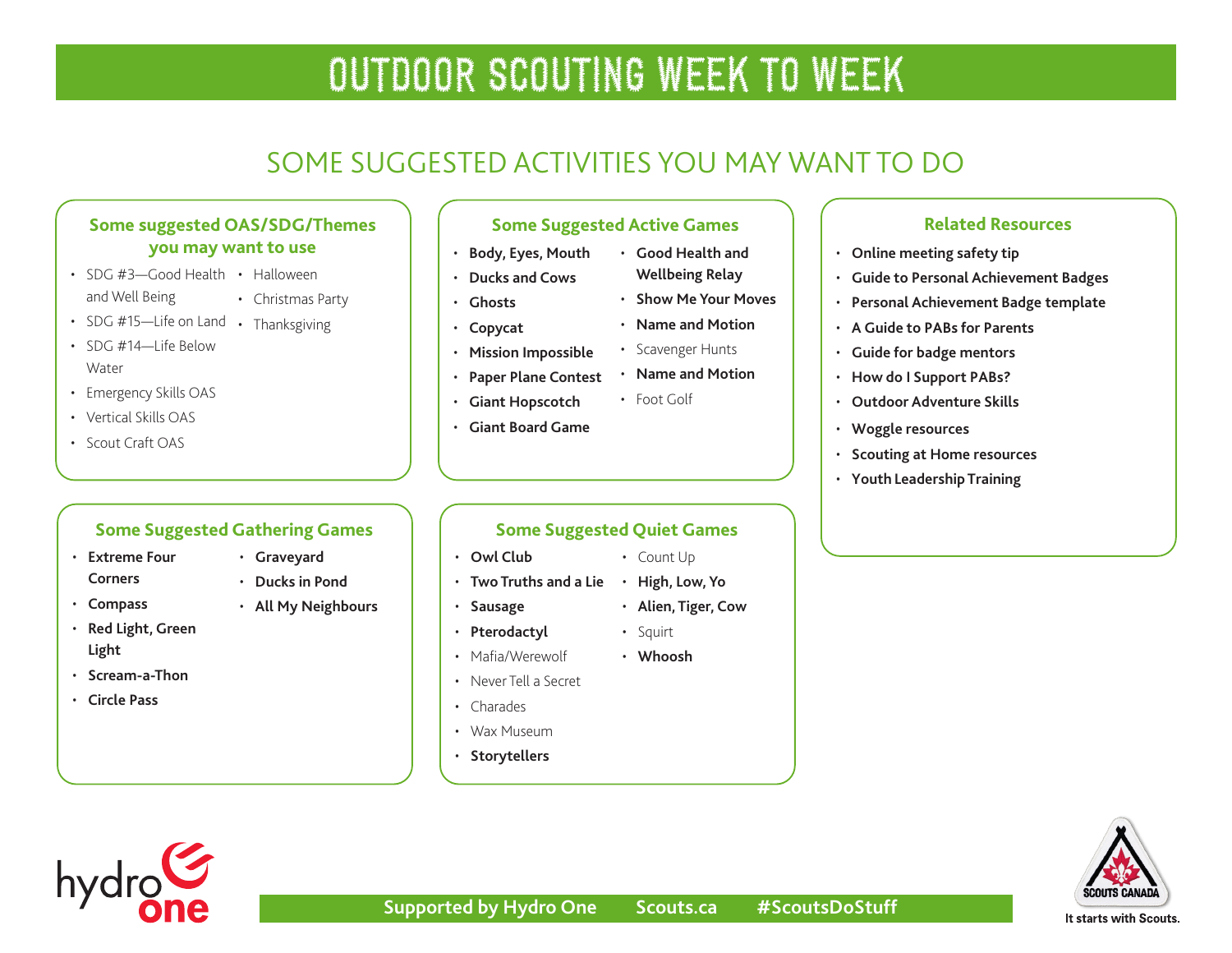

# SOME SUGGESTED ACTIVITIES YOU MAY WANT TO DO

## **Outdoors and Virtual Activities**

These activities may need some help from parents.

- Design the Section Code of Conduct including social distancing rules.
- **[Cooking](https://www.scouts.ca/resources/activity-finder/activity-finder/delicious-and-nutritious.html)**
- Look after a garden plot (it could be an area at your meeting spot or it could be a Community Garden).
- Prepare a garden for winter.
- Container gardens
- Build composters.
- **[Bee Hotels](https://scoutsca.s3.amazonaws.com/2019/01/tc-s-bee-hotels.pdf)**
- **[That's a Stretch](https://www.scouts.ca/resources/activity-finder/activity-finder/thats-a-stretch.html)**
- Fire building
- Stove cooking
- **[Camp Master Chef](https://www.scouts.ca/resources/activity-finder/master-chef.html)**
- Chalk Obstacle Courses (maybe do it for the younger sections as a linking activity.)
- Build bird/**[bat boxes](https://scoutsca.s3.amazonaws.com/2020/08/tc-build-bat-boxes.pdf)**.
- Have a campfire.
- Learn to tie a reef, round turn, two half hitches and a figure of eight follow-through knot.
- **[Learning Lashing](https://scoutsca.s3.amazonaws.com/2019/01/tc-s-learning-lashing.pdf)**

## **Outdoor Activities**

- Sit-and-listen activity
- Adopt a tree
- **[Fishing for Fun!](https://scoutsca.s3.amazonaws.com/2020/08/tc-fishing-for-fun.pdf)**
- Urban hike
- Bike ride
- Cross country skiing
- Animal tracking
- Park/town/area/**[shoreline](https://scoutsca.s3.amazonaws.com/2019/01/tc-s-shoreline-cleanup.pdf)** clean-up
- **[Be Bird Safe](https://www.scouts.ca/resources/activity-finder/activity-finder/be-bird-safe.html)**
- **[Citizen Scientist](https://www.scouts.ca/resources/activity-finder/activity-finder/citizen-scientist.html)**
- Practice building shelters.

• Try having a weekly challenge that can be done during the week and doesn't require any technology to do. • Bring in subject matter experts to

• Get up and move; have a dance party.

• Night T-Rex games

engage the youth.

## • Go for a hike.

- Map and Compass Work
- Try some **[Sky Gazing](https://www.scouts.ca/resources/activity-finder/activity-finder/stargazing.html)**.
- **[Pitch Camp Race](https://www.scouts.ca/resources/activity-finder/activity-finder/pitch-camp-race.html)**
- Paper Snowball Fight
- **[Keep Warm on Everest](https://www.scouts.ca/resources/activity-finder/activity-finder/keep-warm-on-everest.html)**.
- **[Build Quinzhees](https://www.scouts.ca/resources/activity-finder/activity-finder/quinzhee-camping.html)**.
- Go sledding or tobogganing.
- Go skating.

## **Some Suggested Questions to Ask for Review Time**

- What do you know now that you did not know before?
- How did you feel before, during and after this experience?
- How did your Patrol manage this project?
- What problems did you encounter, and how did you solve these problems?
- What else can you do to improve the activity?

### **Some Other Tips and Hints**

- Have a joke night.
- Have a camp/campfire.
- Build your own story or song.
- Build and race your Scouts truck.
- Have a crazy hair day/wacky clothes day.



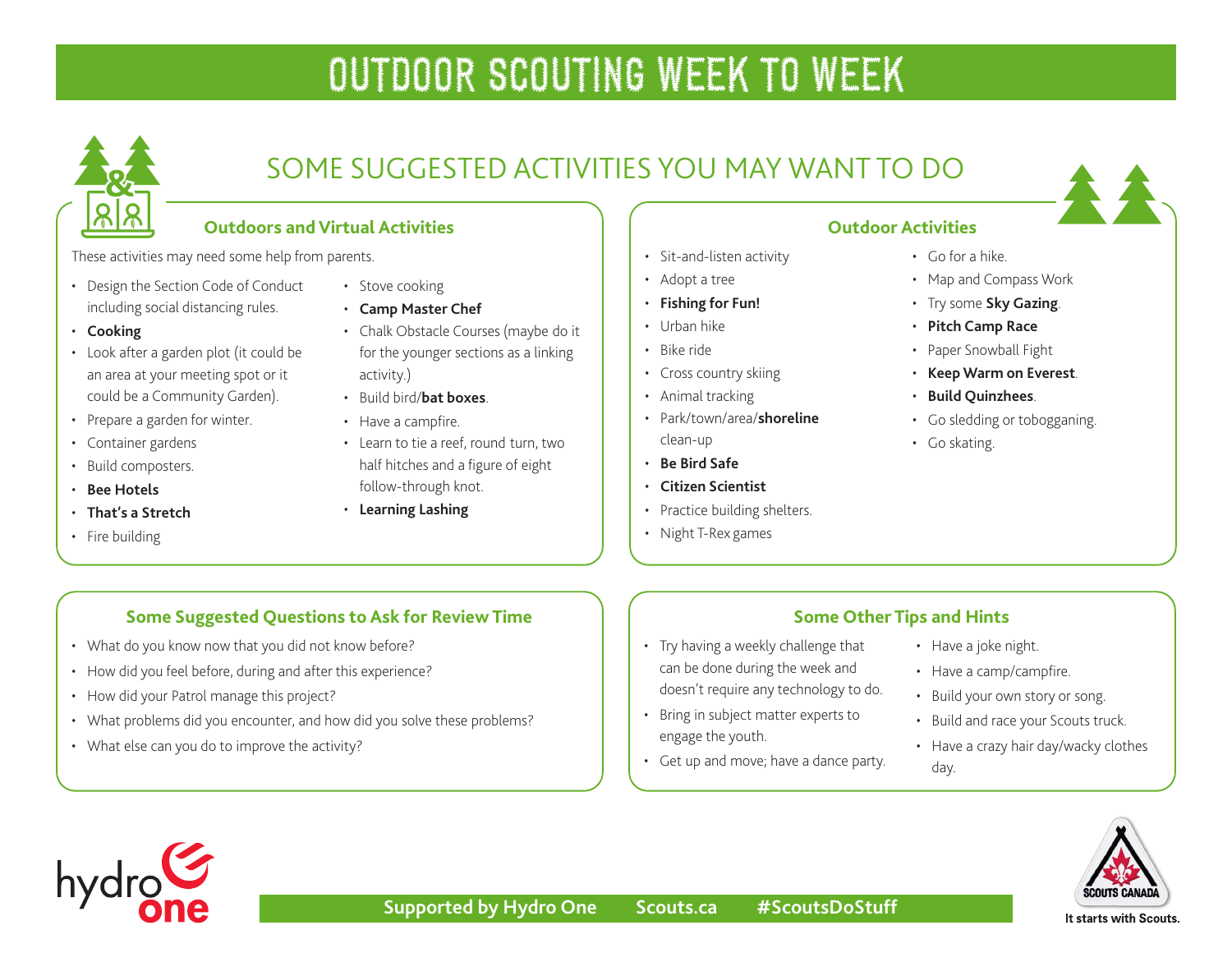## **Night T-Rex Games**

- Set up stations around the park.
- Do some simple games that are tricky in the dark; e.g., putting on a hat and scarf using kitchen mitts, stringing Cheerios onto uncooked spaghetti, throwing rings over pylons, beanbag toss etc.
- The activities should be done without flashlights so that the youths' eyes get used to seeing in the dark. Flashlight can be used between stations.

## **Paper Snowball Fight**

- Split youth into two teams.
- Make paper snowballs out of rolled up sheets of paper.
- Draw a line in the dirt or snow, set up cans, etc. as targets.
- Each team must try to get hit as many targets as possible.
- The team with the most targets hit at the end wins.

## **Build Igloos**

- Fill milk jugs with water.
- Build an igloo with the frozen blocks.

## **Sit-and-Listen Activity**

- Youth sit quietly on their own and listen to all the sounds around them.
- Watch for any animals/insects.
- Take in the environment.
- Return to the Patrol and discuss what you saw.

### **Mafia/Werewolf**

- Have everyone sit in a circle, six feet apart. Everyone closes their eyes.
- The storyteller will then select the Mafia members by tapping them with their foot. Typically, in a group of 8–10 people, you will have three Mafia members, but you can adjust as you wish.
- The Mafia members are then asked to lift up their heads and point at who they wish to kill. The Mafia may only kill one person per night and must come to an agreement about who to kill.
- The Mafia members close their eyes, and then everyone opens their eyes.
- The storyteller then regales the villagers with the tale of what happened the previous night and reveals who has died.
- Everyone (villagers and the Mafia members who are pretending to be villagers) must then decide who they would like to nominate as a member of the Mafia. They must vote on who they think is a member of the Mafia, and the person with the most votes is out of the game they then reveal their role (Mafia or villager).
- The game then continues through the same process (Mafia selecting someone to kill, then everyone voting on who they think is a Mafia member) until all of the Mafia members have been caught, or all of the villagers are out of the game.
- Werewolf is played in the same way, but rather than the Mafia, the villagers are competing against werewolves. Werewolf also has more special roles that can be used, which can be good for bigger groups, or older groups

that find Mafia too simple. The roles are assigned by the storyteller in the same way that the Mafia/werewolves are chosen (announce which role is being picked, then gently tap the person with your foot).

- The different roles wake up at different points in the night after the werewolves and may choose to use their powers if they wish. While each role is using their power, everyone else should have their eyes closed.
- **• Optional roles for Werewolf:** 
	- **• Seer/All Seeing Eye:** Each night, the Seer may point to one person to have that person's role revealed to them. The storyteller can say aloud what that person's role is so that everyone can hear, but only the Seer can see who it is.
	- **• Witch:** The witch has two potions, each of which can be used once per game—a kill potion and a save potion. After the werewolves have selected their victim for the night and have gone back to sleep (closed their eyes), the witch is asked to open her eyes. The storyteller will point out who the werewolves' intended victim is, and the witch can give a thumbs up or thumbs down for whether they would like to use their save potion. Once per game, they can also select someone to use their kill potion on.
	- **• Hunter:** When the hunter is killed (either by the werewolves, witch or a vote of the citizens), they shoot one arrow out at a person of their choosing (they can say who they are aiming at aloud after their death has been revealed). The person hit with the arrow is killed.